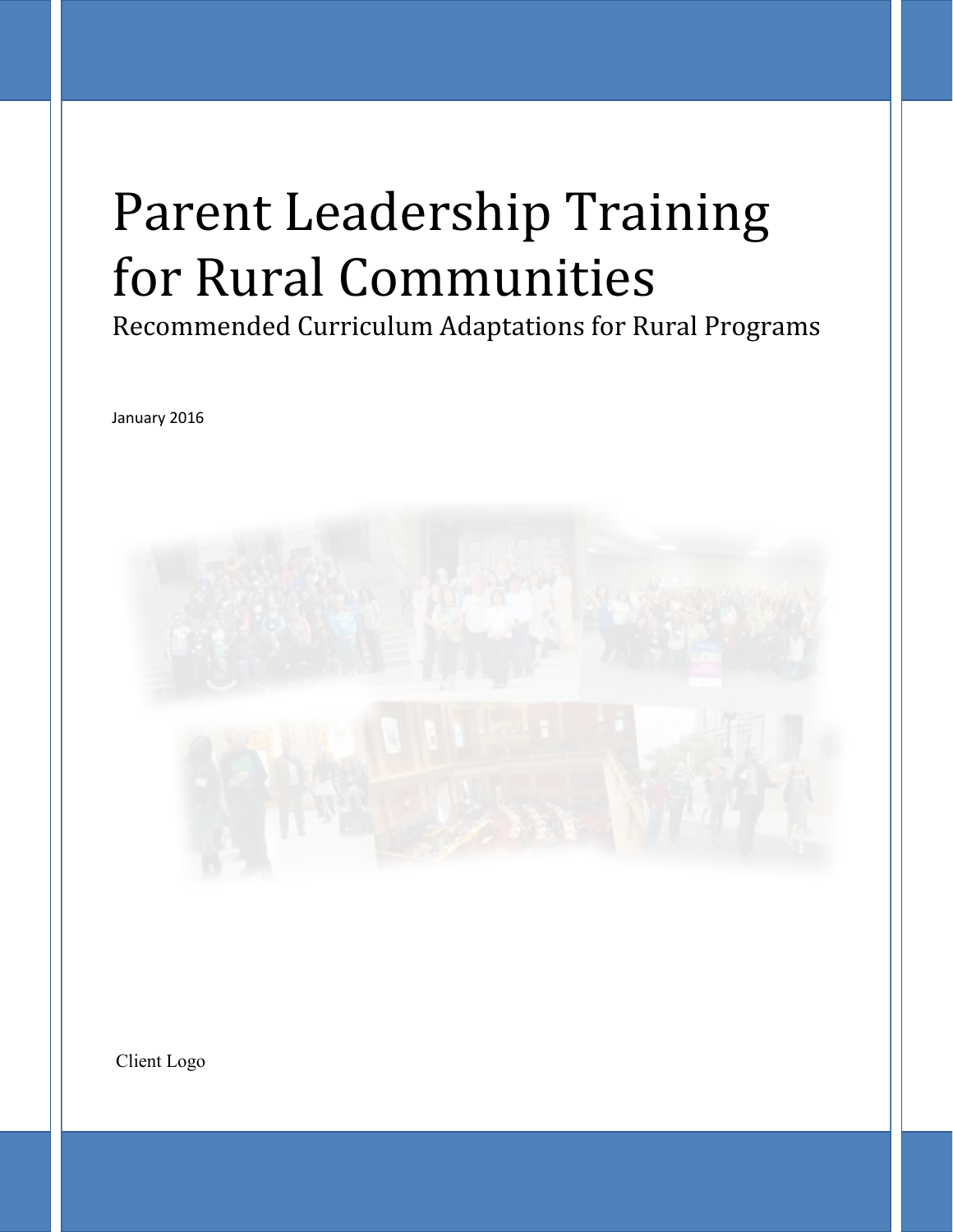For more than 20 years, the Parent Leadership Training Institute (PLTI) curriculum and training model has empowered family leaders and equipped them with the civic tools and skills they need to affect positive and lasting change on behalf of children, youth, families, and community. PLTI is an increasingly recognized national model that creates authentic civic leadership development and civic engagement opportunities.

Fidelity to the curriculum and program protocol are at the core of PLTI's recognized and proven success. During its history, the curriculum has remained constant, except for minor adjustments due to time constraints, extended group conversations, and necessary changes in the 'facilitation moment'. Over time, questions about modifying the existing curriculum model to better meet the needs of target populations have surfaced. One such audience is the rural community.

In order to increase program relevancy in rural communities, this report recommends that rural program teams are given autonomy to make local decisions about how to best administer and deliver the curriculum. Adhering to program fidelity and protocol is critically important, and in no way is this report suggesting otherwise. It is suggested that perhaps rural teams are trained even more extensively on the program's philosophy. At that time, teams could be presented with numerous frameworks that maximize adherence to program fidelity and provide the flexibility needed to make local adjustments.

This report also examines how the Parent Leadership Training Institute program offered in rural communities could be modified to consider the consistent themes that emerged during data collection: 1) rural citizens' well-established relationships in community, 2) acknowledgement that rural citizens are already extensively involved in civic leadership activities, 3) limitations of programming in rural communities, and 4) recommendations to shorten the existing curriculum.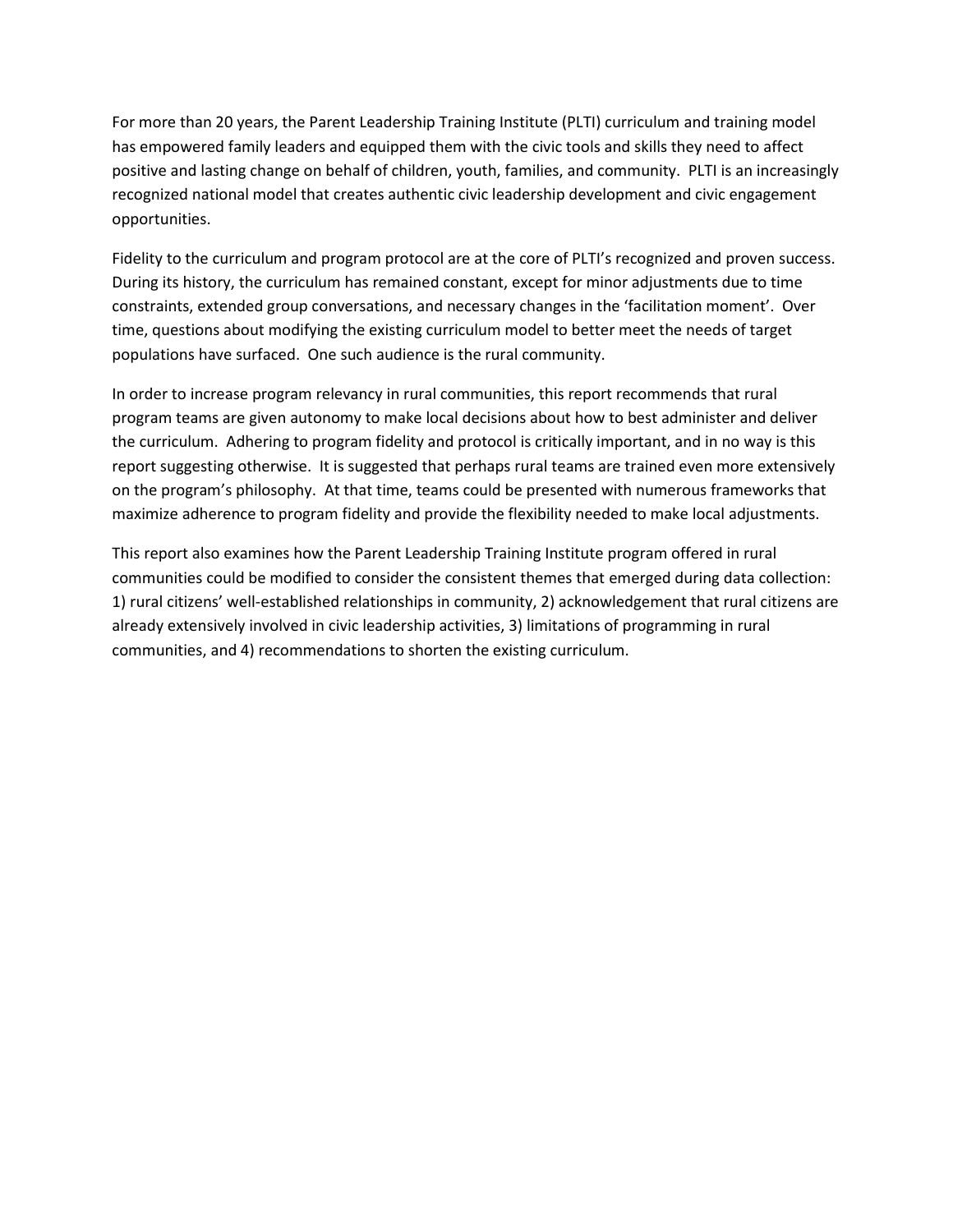#### **Acknowledgements**

The Family Leadership Training Institute (FLTI) of Colorado and Colorado State University Extension would like to thank the many Colorado and Wyoming site coordinators and facilitators and the many Wyoming and Colorado PLTI/FLTI alumni for their feedback and recommendations. Their input was invaluable in the writing of this report for our family and civic leaders in rural communities.

### **Coordinating Contributors Include:**

**Ryea' Jordan-O'Neill**, Facilitator, Parent Leadership Training Institute of Natrona County, Wyoming **Julia Kozusko**, Facilitator, Family Leadership Training Institute of Eagle County, Colorado **Trish Peters**, Site Coordinator, Family Leadership Training Institute of Montelores, Colorado **Beth Reilly**, Facilitator, Family Leadership Training Institute of Eagle County, Colorado **Heidi Reyna**, Site Coordinator, Parent Leadership Training Institute of Natrona County, Wyoming **Patti Schmitt**, Site Coordinator, Family Leadership Training Institute of Larimer County, Colorado **Olga Wilkins**, Facilitator, Family Leadership Training Institute of Eagle County, Colorado

## **Additional Guidance Provided By:**

**LaShay Canady**, Family Advisor, Colorado Department of Public Health and Environment and Family Leadership Training Institute of Colorado **Eileen Forlenza**, Family and Community Engagement Specialist, Colorado Department of Public Health and Environment and Director, Family Leadership Training Institute of Colorado **Charla Ricciardi**, Child Health Program Manager, Wyoming Department of Health and Director, Parent Leadership Training Institute of Wyoming

#### **Authors**

Parent Leadership Training for Rural Communities was co-authored by **Pam Smith Wolsey**, Happy People Enterprises, LLC and **Kyle Christensen**, Project Coordinator, Colorado State University Extension and Facilitator and Master Trainer, Family Leadership Training Institute of Colorado.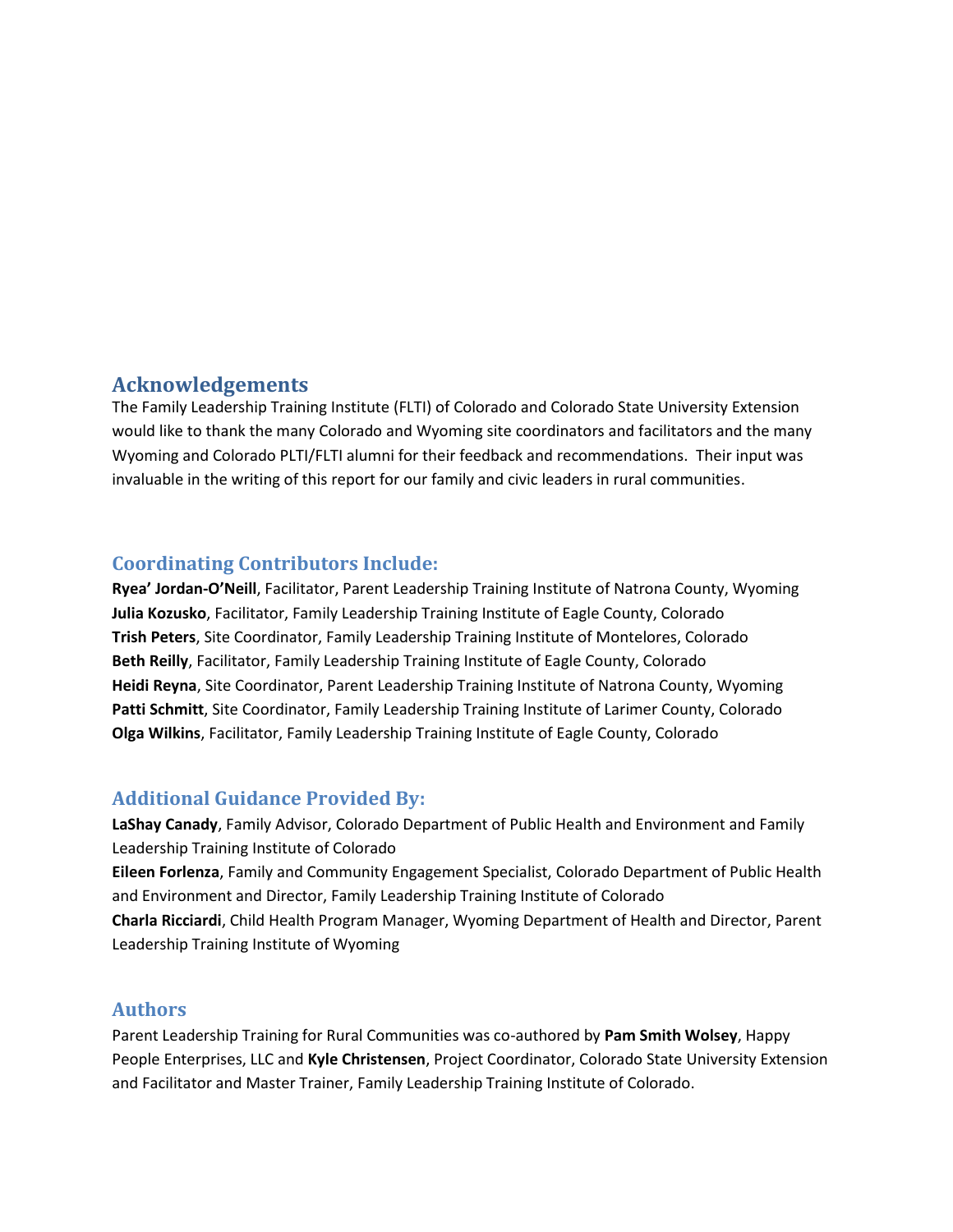# **Contents**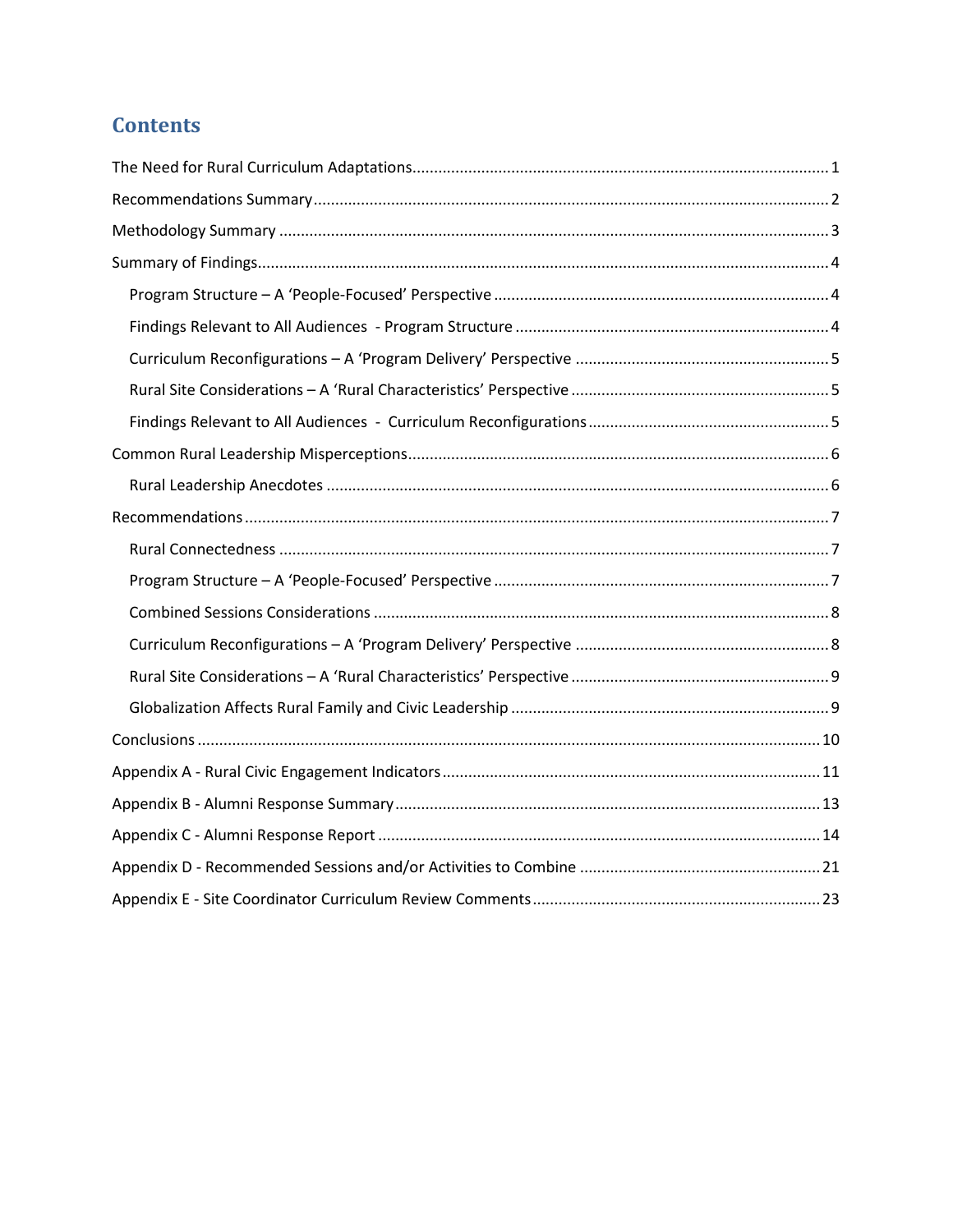## **The Need for Rural Curriculum Adaptations**

Being a committed family and civic leader can be challenging with the many competing activities, priorities, and responsibilities in our lives. Rural lifestyles can make effective civic engagement even more challenging. As such, it is important for the Parent Leadership Training Institute to embrace the differences between rural and urban family and civic leadership. By acknowledging these differences, PLTI will be able to adapt existing curriculum to more easily blend into rural culture and lifestyles, allowing for more successful leadership training programs.

The level of civic engagement in a community can be determined by several indicators:

- Locally owned and oriented businesses.
- Residential stability/longevity (time lived in the same house).
- Homeownership rates.
- Population in migration  $-$  people move to a community instead of away from it.
- Number of congregations, civic associations, family farms, and other groups (PTAs, Girl Scouts, athletic clubs, social clubs, bible study groups, etc.).
- Balance in the ages of elected officials Older officials may bring more experience but may also be more conservative and less willing to try new things (less risk taking and reform implementation) versus younger officials who are more energetic, innovative, and willing to take risks.
- Positive development of social determinants of health beyond economic development  $$ affordable housing, quality schools, accessible health care, developed infrastructure, etc.

Rural communities may have higher incidences of many of these indicators, and are poised to have more civically engaged citizens compared to their urban counterparts. However, civic leadership often happens informally in rural cultures, and is not necessarily recognized as such.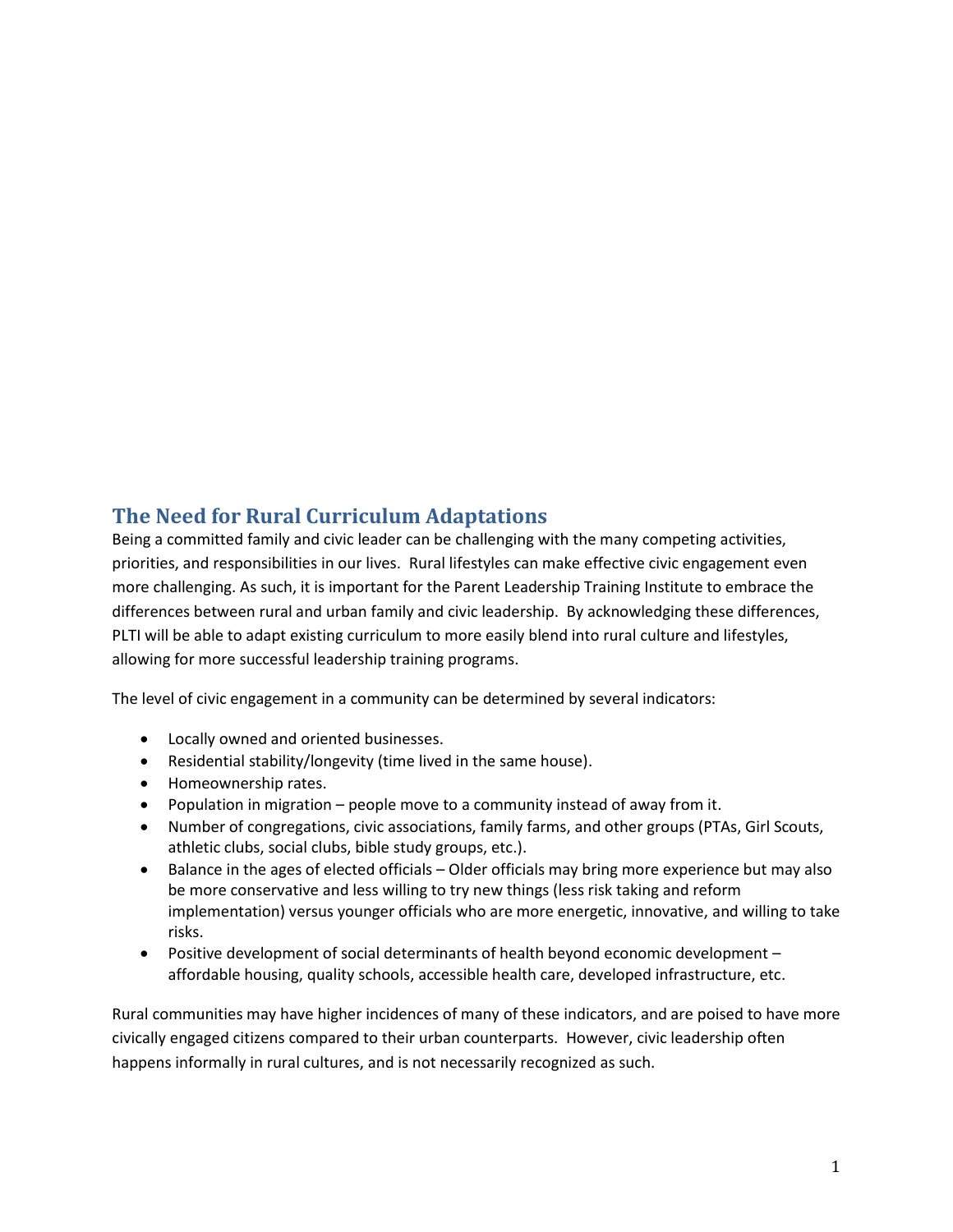The United States Census does not explicitly define 'rural' (US Census 2000); only 'urban' areas are defined. Whatever falls outside the definitions of 'urban' is considered 'rural'. The US Census defines two types of 'urban' areas:

- Urbanized Areas 50,000 or more people
- Urban Clusters –populations at least 2,500 and less than 50,000 people

Rural areas are sparsely populated and cover large geographic areas, and this makeup favors many of the indicators mentioned previously. Rural lifestyles can potentially lead to cohesive and tight networks of natural leaders: everyone knows everyone and networks communicate regularly through many channels (community activities, social groups, local sports events, church gatherings, telephone, and social media). As a result, rural citizens collectively move agendas forward and solve problems almost by default through their consistent contact with one another.

For more on Rural Civic Engagement Indicators, see the brief found in Appendix A.

## **Recommendations Summary**

The primary purpose of this report is to look at options for making the PLTI curriculum easily fit into rural participants' lifestyles. A number of recommendations may also be relevant regardless of rural or urban program delivery.

To inform this report, input was sought from PLTI/FLTI site coordinators, facilitators, and alumni in Colorado and Wyoming. Rural challenges that all these groups recognized are also presented. Findings and recommendations are broadly categorized into three main topics: 1) program structure as it relates to a 'people focused' perspective, 2) curriculum reconfigurations – a 'program-delivery' perspective, and 3) rural site considerations - a 'rural characteristics' perspective.

This report also informs PLTI of rural-focused, anecdotal comments recorded from conversations. Although not researched, these comments are presented as they are common perceptions that are not necessarily true. Addressing these rural civic leadership comments through adjusted and refined curriculum language, program activities, and other curriculum content could go a long way to cross the intersection between rural and urban.

Curriculum recommendations are meant to make the program: 1) easier for rural participants to attend while giving them the civic tools needed to grow as family leaders, and 2) value their rich and existing history of civic involvement. The recommendations also address several of the rural misconceptions mentioned.

PLTI is a national leader in family and civic leadership, and understands the importance of developing effective family leaders. With that in mind, this report offers PLTI recommendations for streamlining the curriculum for rural participants, while maintaining program fidelity.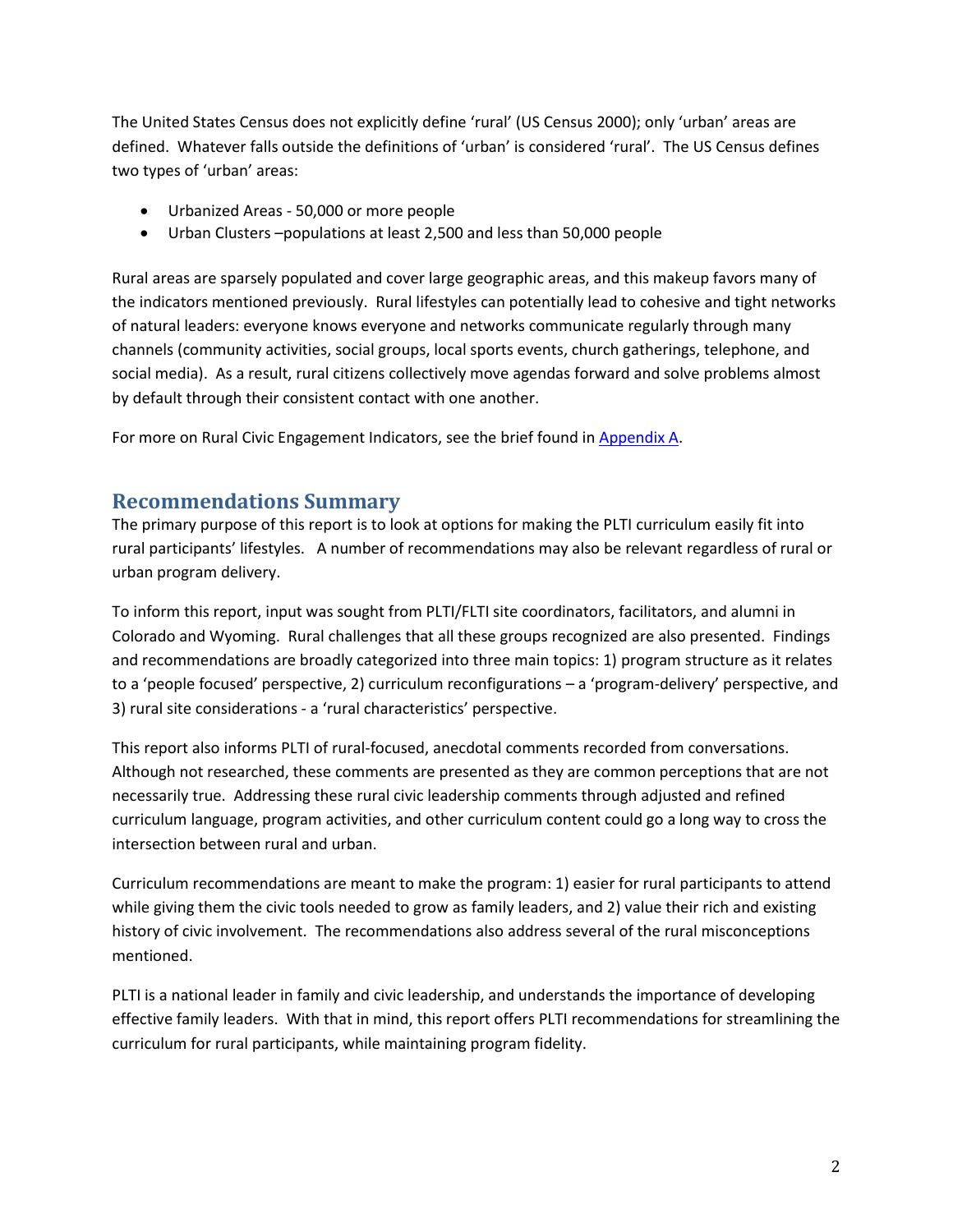## **Methodology Summary**

Recommendations were compiled from the following data and feedback mechanisms:

#### x **Curriculum assessment from PLTI and FLTI site coordinators from Colorado and Wyoming.**

Five Colorado site coordinators (Eagle, Larimer, Mesa, Montelores, and Prowers) and two Wyoming site coordinators (Casper and Thermopolis) were given the opportunity to convene their facilitator teams, assess curriculum sessions from a rural site perspective, and provide insights and recommendations for rural curriculum adaptations.

Full curriculum assessments can be found in a separate document, Appendix E.

#### x **Program feedback survey sent to PLTI and FLTI alumni in Colorado and Wyoming.**

A survey was sent to alumni of rural programs in Colorado and Wyoming. Twenty-six (26) alumni responses were received - 15 from Colorado and 11 from Wyoming. The majority of alumni who responded participated in programs during the years 2013-2015, but participation extended back to 2008.

Full alumni comments can be found in Appendix C.

#### x **Collection of thoughts, feedback, ideas from National, State, and Community program leadership.**

During the information gathering and research phases of this report, program leadership had numerous opportunities to provide information, thoughts, and ideas during trainings, meetings, conference calls, and one-on-one conversations. Program leadership has consistently been encouraged by the opportunity to give input and guidance for rural curriculum adaptations. While the majority of leadership did not formally assess individual curriculum sessions, their feedback was captured and has been included.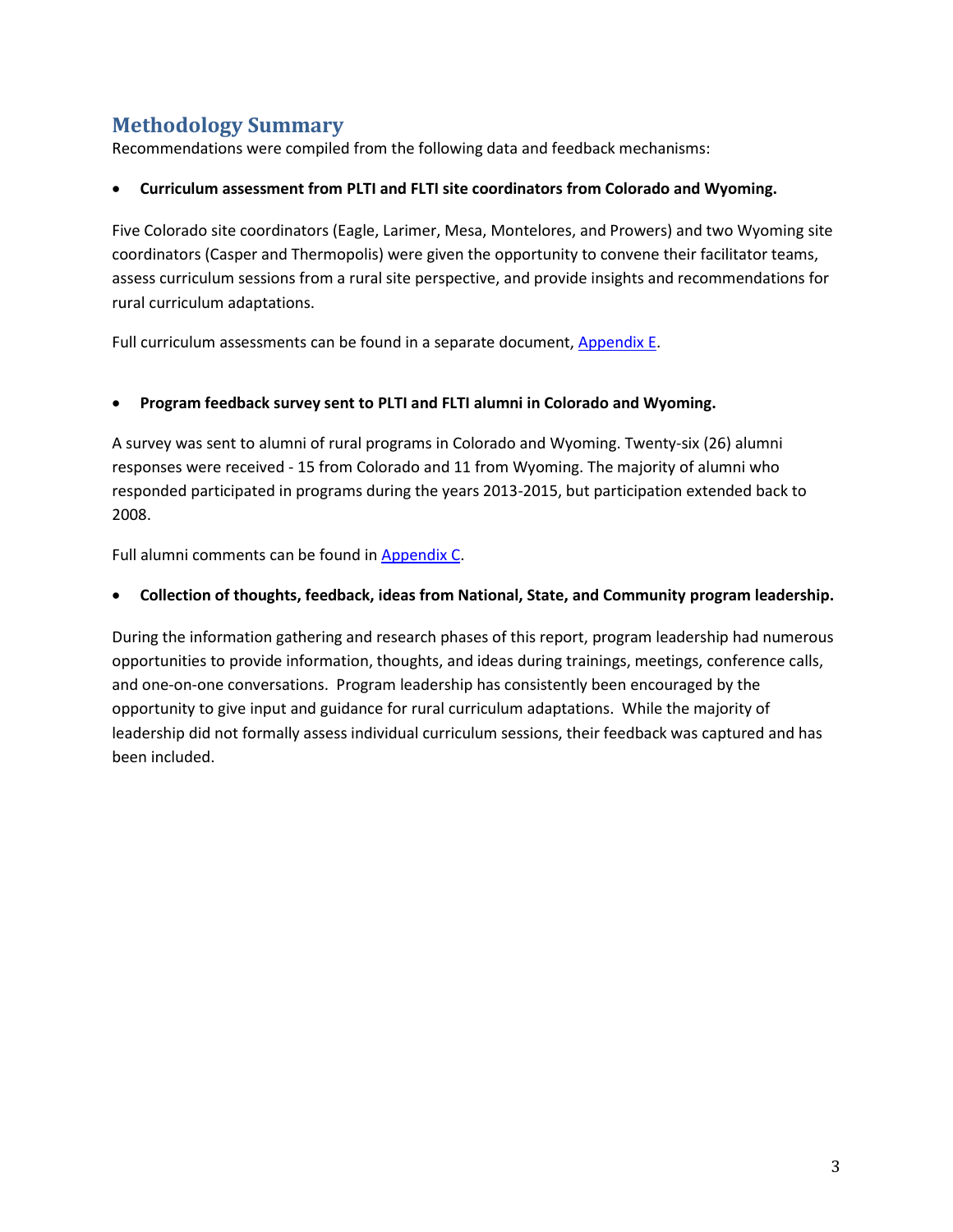## **Findings Relevant to All Audiences - Program Structure**

- 1. Keep the same facilitators for the duration of the program.
- 2. Fewer and shorter sessions.
- 3. Seasonal program coordination.
- 4. Follow the university semester schedule.
- 5. New uses of technology.
- 6. Extensive participant screening.
- 7. Taste-of-PLTI events throughout the year to recruit participants.
- 8. Community projects are team projects.
- 9. More technical assistance for community projects.
- 10. Minimum of 8-10 participants.

## **Summary of Findings**

Suggestions and feedback from site coordinators and alumni, along with the collection of thoughts from program leadership covered a broad range of topics. Some offered very specific information to support their suggestion. Findings were categorized into 3 main topics: 1) Program Structure – A 'People-Focused' Perspective, 2) Curriculum Reconfigurations –A 'Program Delivery' Perspective and 3) Rural Site Considerations – A 'Rural Characteristics' Perspective. See Appendix B and Appendix C for alumni comments and Appendix E for site coordinator comments.

#### **Program Structure – A 'People-Focused' Perspective**

- $\bullet$  Keep the same facilitation team across the retreat and the 20 sessions.
- Consider the length of the program and the length of each session.
- Time the program according to the season and month.
- Follow a university semester schedule (approximately 14-16 weeks) and use semester start dates, especially if participants are students or seeking Continuing Education Units (CEUs) or higher education credits.
- Incorporate more technology options into sessions and activities.
- Prescreen participants even more extensively for buy-in and for program fit since commitment to attendance is at the core of program success.
- Coordinate community forums as structured leadership development sessions throughout the year to raise awareness about the program, recruit participants, and bring awareness to civic leadership.
- Coordinate community projects as team projects to increase relationship and networking within existing community endeavors.
- Provide more technical assistance, work time, and mentoring during community project development. Provide intentional connections to alumni and community groups.
- Run a program with no less than 8-10 to maximize leadership development within the participants.